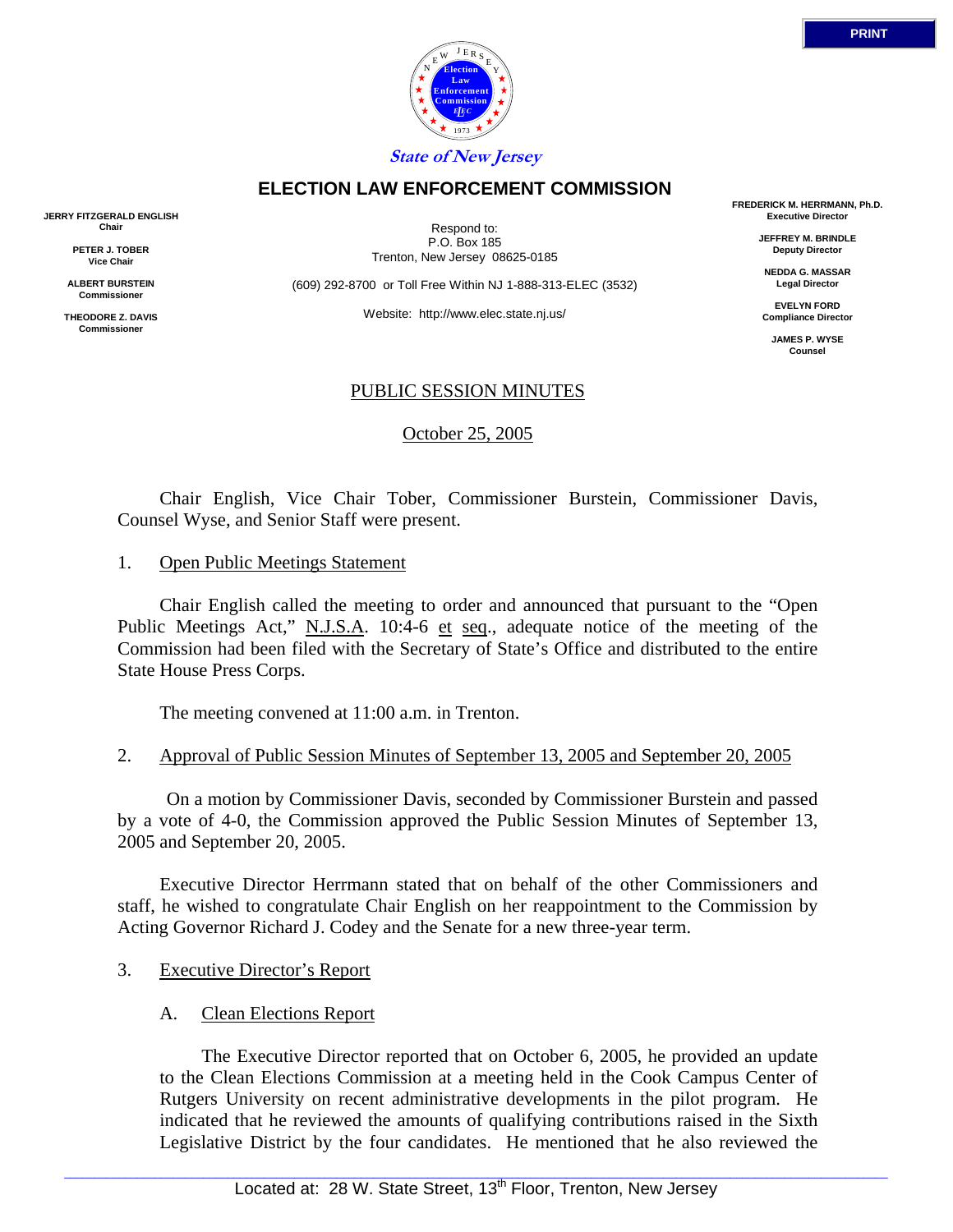results of the on-line contributions made by debit cards and e-checks to candidates in the Sixth and Thirteenth Legislative Districts pursuant to ELEC's recent advisory opinion on the use of such banking tools.

 Executive Director Herrmann discussed ELEC's work on the 500-word Voter's Guide Statements by candidates who voluntarily submitted them for placement on ELEC's website, ELEC's handling of the forms filed for the two candidate debates being held in the Sixth District, and the payout by ELEC of additional grant monies in the Sixth District to the Democratic candidates because the Republican candidates did not become certified.

 The Executive Director informed the Commission that Legal Director Massar, Director of Public Financing Amy Davis, and he provided technical advice for a discussion about the possibility of the Sixth District Democratic candidates sharing some of their public money with the Republican candidates by matching on a pro rata basis the money the Republicans raised.

 The Executive Director noted that he informed the Clean Elections Commission that ELEC would be doing an advisory opinion at its October  $18<sup>th</sup>$  meeting about the disposition of leftover qualifying contributions by the Thirteenth District Republicans.

#### B. Staff Activities

 According to Executive Director Herrmann, he has been named by the Council on Governmental Ethics Laws (COGEL) President to co-chair a subcommittee of the Past Presidents' Advisory Committee. He stated that this new subcommittee will be responsible for the restoration and preservation of COGEL records. The Executive Director noted that it is a good fit for him as a "semi-retired historian."

 Executive Director Herrmann reported that Director of Administration Gary Alpert has put together a "Human Resources Information Survey" for the staff. He indicated that the Finance and Administration Section will be able to present instructional seminars and also schedule guest speakers to discuss various personnel topics. Executive Director Herrmann said that the Section is endeavoring to improve and expand its ability to provide the staff with the latest Human Resources related information.

 Executive Director Herrmann announced that on September 21, 2005, he was a panelist on a program sponsored by the Institute for Continuing Legal Education (ICLE) and the New Jersey Bar Association (NJBA) entitled "Lobbying for Lawyers: Who is a Lobbyist?." According to the Executive Director, he spoke about the new lobbying laws and ELEC's reproposed regulations to implement them. He said that many people on the panel and in the audience were very complimentary about ELEC's efforts to put the new regulations in place in a fair and open manner.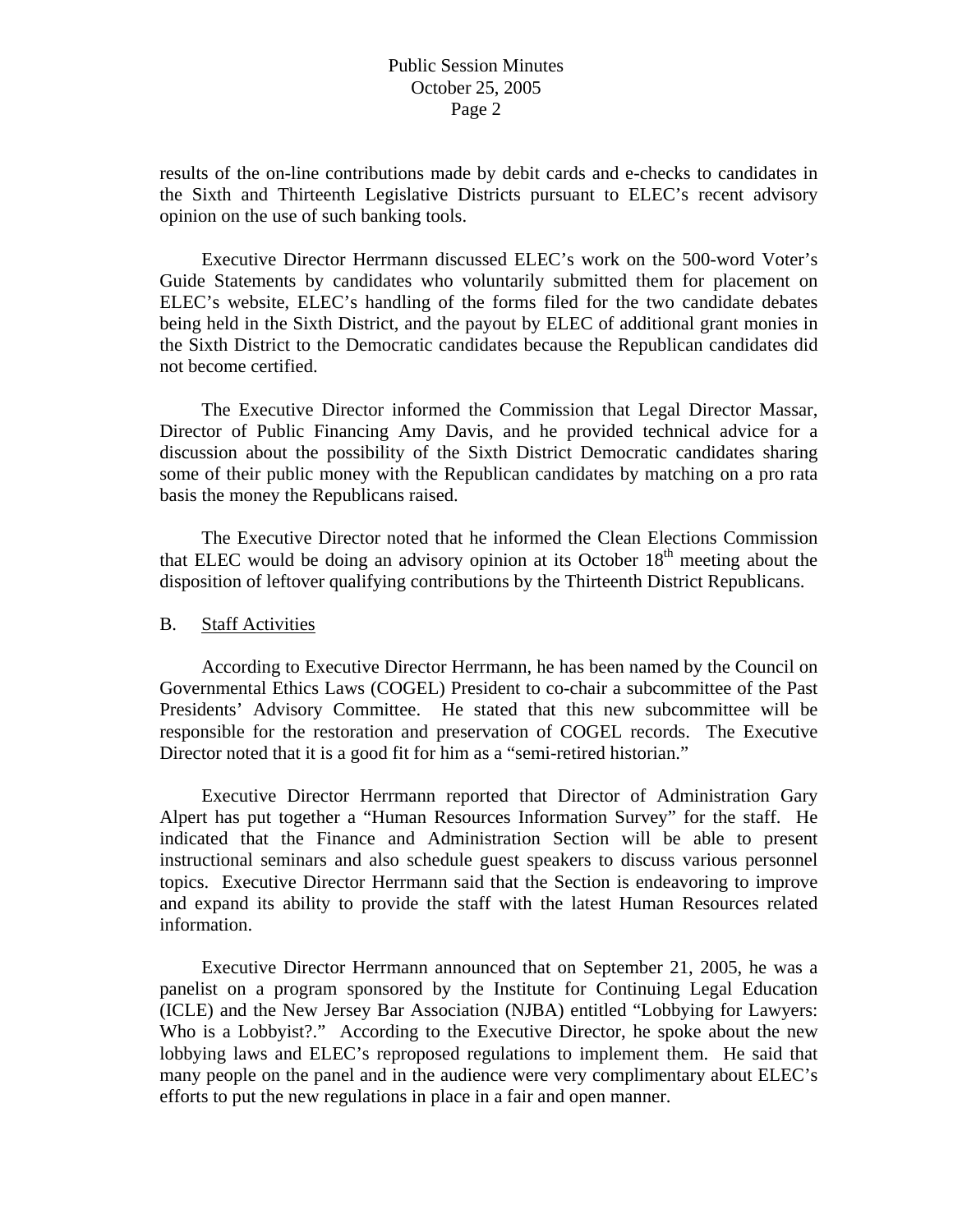Executive Director Herrmann added that on September 27, 2005, Legal Director Massar met with Professor Frank Askin's Election Law Seminar at the Rutgers University Law School in Newark to discuss New Jersey's campaign finance laws and that on October 6, 2005, he gave a lecture to Professor Dan Weissman's journalism class at Rutgers University in New Brunswick about the work of ELEC and campaign finance issues relevant to the current gubernatorial election and Clean Election's Pilot Project.

 Executive Director Herrmann reported that on October 14, 2005, the Compliance Division with the assistance of the Systems Administration Section, released comprehensive filing statistics from the 29-day preelection assembly reports to the media and public. He said that all of the candidates were listed by name, party, incumbency status, and amounts raised and spent. Executive Director Herrmann expressed special thanks to Compliance Director Evelyn Ford, Director of Systems Administration Carol Neiman, and their staffs for the many days of hard work they put into this important disclosure project.

#### C. New Staff Members

Executive Director Herrmann introduced the following new staff members:

- Lovinsky Joseph, Assistant Review Officer;
- Sylvette Seay, Assistant Compliance Officer;
- $\bullet$  Maite Urtasun, Assistant Compliance Officer;
- Lindsey Kugel, Assistant Review Officer;
- Kenneth Mariano, Assistant Review Officer;
- Marcus Malmignati, Assistant Compliance Officer;
- Danielle Hacker, Assistant Compliance Officer;
- Christopher Vigale, Assistant Compliance Officer; and,
- Tamico Flack, Clerk.

# D. Future Meeting Schedule

- November 15, 2005 at 11:00 a.m. in Trenton; and,
- December 20, 2005 at 11:00 a.m. in Trenton.
- 4. Adoption of Reproposed Amendments and New Rules to Implement New Lobbying Laws

 Legal Director Massar stated that in late 2004, the Commission proposed extensive amendments to its regulations and new rules to implement the provisions of new lobbying laws enacted during 2004. She said that the new lobbying laws significantly expanded the scope of lobbying activity and reporting in New Jersey. Legal Director Massar said that as a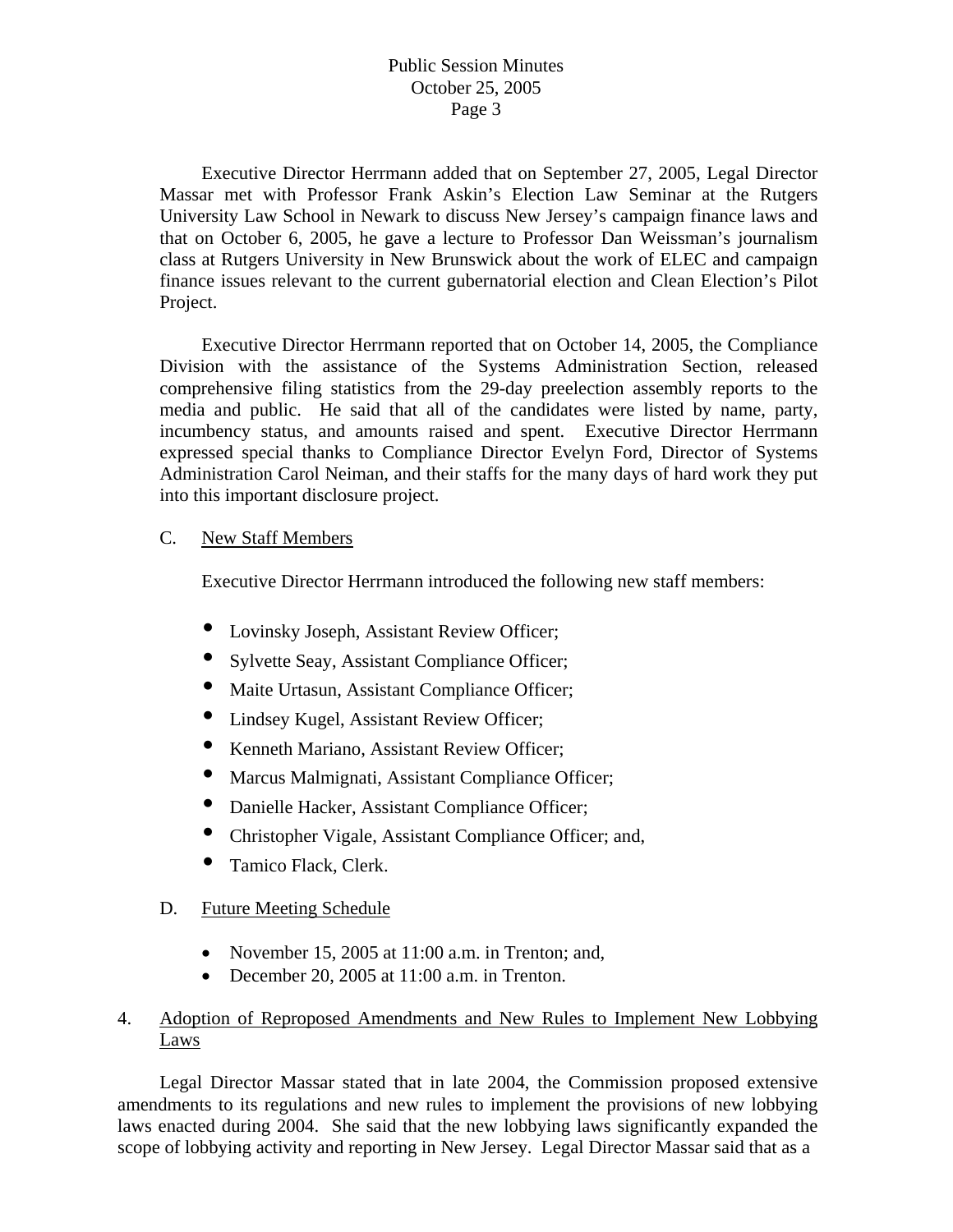result of testimony offered at two public hearings on the original proposal and the numerous written comments received, the Commission determined that the new rules and amendments, as originally proposed required significant changes to address the issues raised by the commenters. She indicated that because the required changes to the original proposal were substantive and could not be made upon adoption, the Commission reproposed new rules and amendments to its regulations which responded to the testimony and comments received. A public hearing on the reproposal was conducted at the Commission meeting on September 20, 2005, and the period for receipt of written comments expired on September 30, 2005. Legal Director Massar summarized for the Commission written comments and testimony concerning the reproposed new rules.

 Legal Director Massar stated that staff recommends that the Commission adopt the reproposal with one change. Staff recommended that the reference to the Open Public Meetings Act (OPMA) be deleted from reproposed N.J.A.C. 19:25-20.3(a)8iii, which deals with volunteer participation in task forces. As a result of comments received, staff has determined that the OPMA is not applicable to the work of task forces.

 Director Massar stated the staff belief that it is extremely important to adopt the reproposal at this time so that implementation of the new laws may begin. In the near term, specific questions about application of the new law and regulations can be raised and addressed in the advisory opinion process. She stated that the commenters have raised significant issues concerning the reproposed regulations. Staff acknowledges that further clarification is required and expects to undertake further regulatory action on an on-going basis to resolve the remaining complex issues noted by the commenters.

 Commissioner Burstein cited the work of staff, in particular Legal Director Massar, for an exemplary job in crafting regulations to effectuate a complex law.

 On a motion by Commissioner Davis, seconded by Commissioner Burstein and passed by a vote of 4-0, the Commission adopted the lobbying regulations.

#### 5. 2005 Clean Elections Program Report

 Director of Public Financing Amy Davis presented the following report on the Clean Elections Pilot Program. Director Davis said that the program involved the Sixth and Thirteenth Legislative District State Assembly candidates in the 2005 general election. Director Davis said that candidates were required to receive qualifying contributions by 4:00 P.M. on September 21, 2005, and submit them to the Commission by September 26, 2005 in order to receive public funds. She indicated that in the Sixth District, submissions were filed by Republican candidates, Marc Fleischner and JoAnn Gurenlian, and Democratic candidates, Louis Greenwald and Pamela Rosen Lampitt. According to Director Davis, there were no submissions filed by any Thirteenth District candidate. The submissions in the Sixth District are set forth below: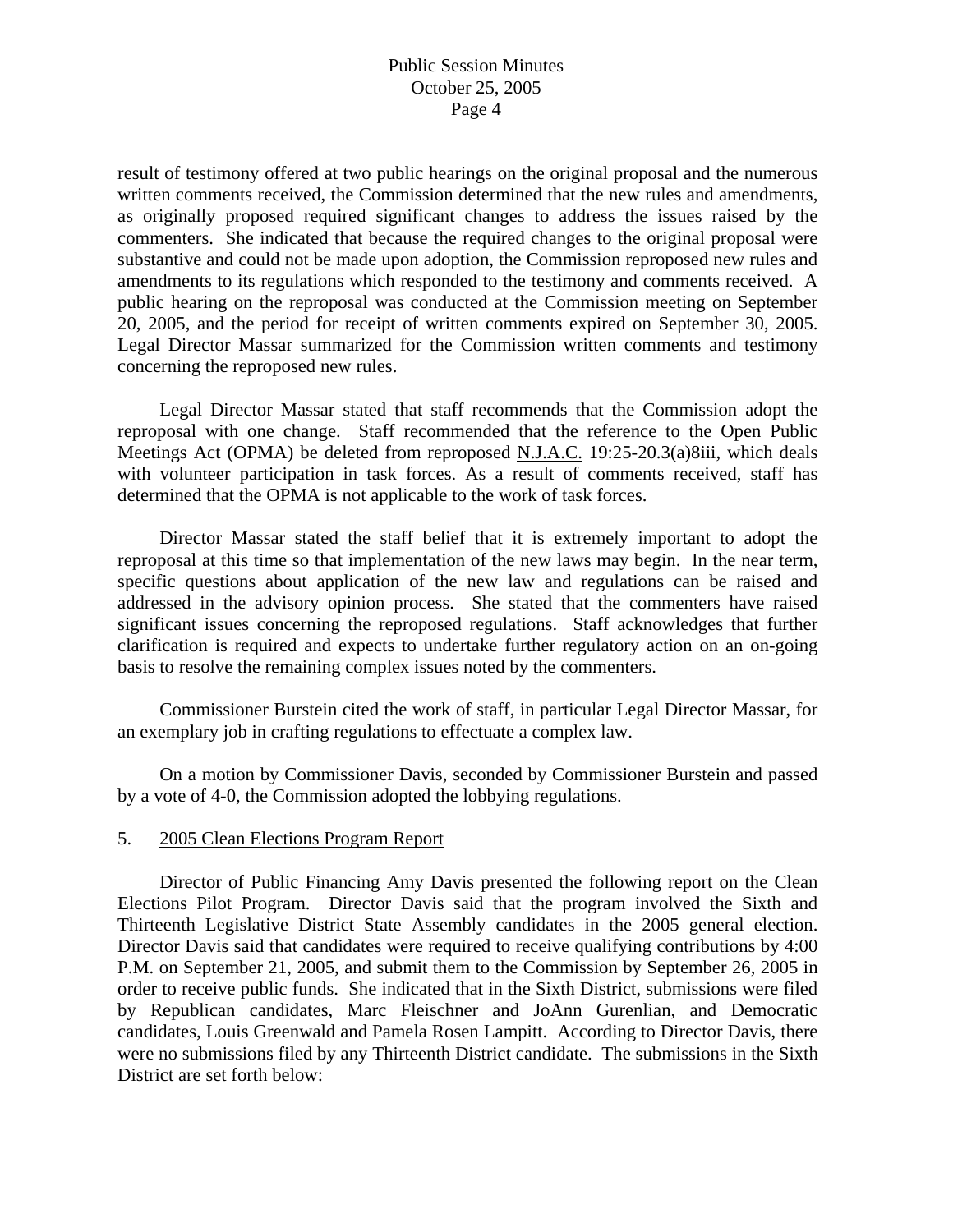|                             | # of \$5 Contributions | # of \$30<br><b>Contributions</b> | <b>Total of</b><br><b>Contributions</b> |
|-----------------------------|------------------------|-----------------------------------|-----------------------------------------|
| <b>Marc Fleischner</b>      |                        |                                   |                                         |
| Sub #1 $(9/26/05)$          | 821                    | 244                               | 1,065                                   |
| <b>JoAnn Gurenlian</b>      |                        |                                   |                                         |
| Sub #1 $(9/26/05)$          | 807                    | 255                               | 1,062                                   |
| <b>Pamela Rosen Lampitt</b> |                        |                                   |                                         |
| Sub #1 (7/28/05)            | 20                     | 21                                | 41                                      |
| Sub #2 $(8/11/05)$          | 82                     | 26                                | 108                                     |
| Sub #3 $(8/25/05)$          | 377                    | 204                               | 581                                     |
| Sub #4 $(9/1/05)$           | 501                    | 176                               | 677                                     |
| Sub #5 $(9/13/05)$          | 321                    | 122                               | 443                                     |
| Sub #6 $(9/20/05)$          | 103                    | 45                                | 148                                     |
| <b>TOTAL:</b>               | 1,404                  | 594                               | 1,998                                   |
| <b>Louis Greenwald</b>      |                        |                                   |                                         |
| Sub #1 (7/28/05)            | 25                     | 30                                | 55                                      |
| Sub #2 $(8/11/05)$          | 98                     | 50                                | 148                                     |
| Sub #3 (8/25/05)            | 409                    | 233                               | 642                                     |
| Sub #4 $(9/1/05)$           | 517                    | 218                               | 735                                     |
| Sub #5 $(9/13/05)$          | 350                    | 111                               | 461                                     |
| Sub #6 (9/20/05)            | 74                     | 48                                | 122                                     |
| <b>TOTAL:</b>               | 1,473                  | 690                               | 2,163                                   |

 Director Davis said that based upon the submissions, Candidates Fleischner and Gurenlian were not certified as 2005 general election Clean Elections candidates because they did not each receive 1,500 qualifying contributions, comprised of at least 1,000 contributions of \$5.00 and at least 500 contributions of \$30.00.

 Director Davis said, however, that based upon review of the final submissions and the earlier Clean Elections submissions filed, staff determined that Candidates Greenwald and Lampitt did meet the criteria for certification as 2005 Clean Elections candidates. She said that staff notified the Department of Treasury that the candidates were eligible to receive the initial grant amount and a check for \$65,100 was issued to each candidate on September 22, 2005. She added that an additional grant check was issued to each candidate on October 6, 2005, equal to the \$65,100 initial grant amount, since the opposing party candidates in the Sixth Legislative District were not certified Clean Elections Candidates.

 Chair English recognized Assembly Candidate Pamela Rosen Lampitt, a Clean Elections Certified Candidate in the Sixth Legislative District.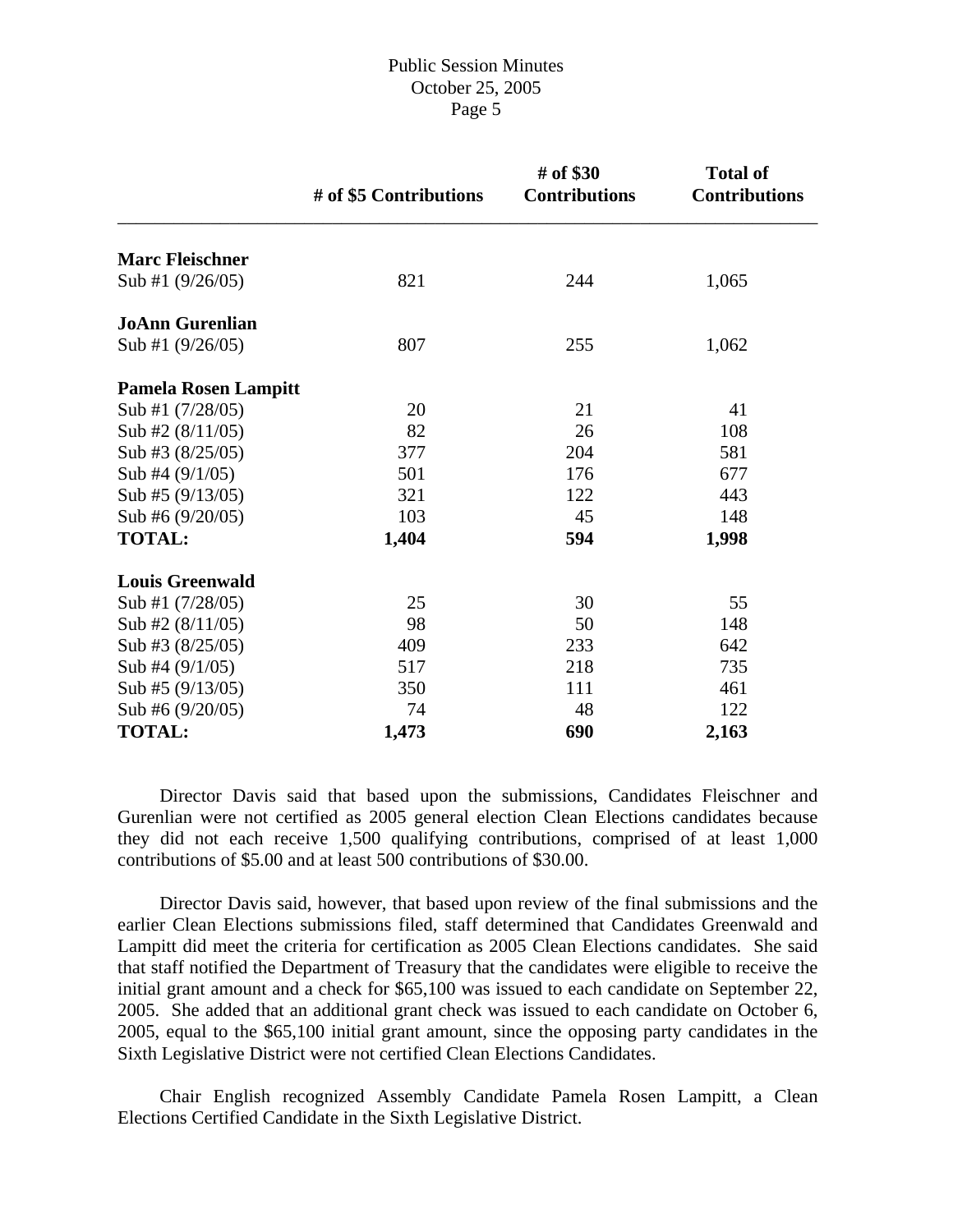Candidate Lampitt stated that she was proud to participate in the pilot program. She said, however, that it took a tremendous amount of work and much strategic planning to qualify. Candidate Lampitt said that it was a challenge, but not insurmountable, and that a major part of the effort was to educate the voter.

 Candidate Lampitt stated that her runningmate, Louis Greenwald, and she had to find other forums besides knocking on doors to accomplish their goal. She said that they arranged for picnics and house parties in order to raise the requisite number of contributions in denominations of \$5 and \$30.

 Chair English asked whether or not Ms. Lampitt found voters to be supportive of the program.

 Candidate Lampitt stated that after explaining the program voters appeared to be supportive.

Chair English thanked the candidate for her efforts on behalf of the program.

Commissioner Davis asked whether or not any thresholds should be modified.

 Candidate Lampitt stated that it was not so much the thresholds that were the problem but the \$5 and \$30 denominations. She suggested that contributors be allowed to give up to \$30.

Vice Chair Tober asked whether or not check cards were helpful.

Ms. Lampitt said that they would be helpful in the future.

Chair English recognized Assemblyman Louis D. Greenwald.

 Assemblyman Greenwald stated that Clean Elections is a very important program and that he was one of the sponsors of the bill. He said it was a rewarding experience and a remarkable effort.

 Assemblyman Greenwald reiterated the fact that Candidate Lampitt and he stayed with the grassroots approach but changed strategy once it became apparent that the threshold amount would not be reached simply by knocking on doors. He said that the pair began to arrange house parties and picnics. Assemblyman Greenwald added that the impression left by the media that his runningmate and he were part of a machine was wrong. He said that they achieved the Clean Elections goal through hard work.

 Assemblyman Greenwald explained that in the interest of the Clean Elections Program, desiring that it should succeed because it is a meritorious program, his runningmate and he gave their opponents \$75,000 of their Clean Elections money. He said, however, that the money was given with the condition that no other monies would be utilized by GOP Candidates Marc Fleischner and JoAnn Gurenlian and that they would not engage in negative advertising. Assemblyman Greenwald said that the GOP Candidates signed a pledge to that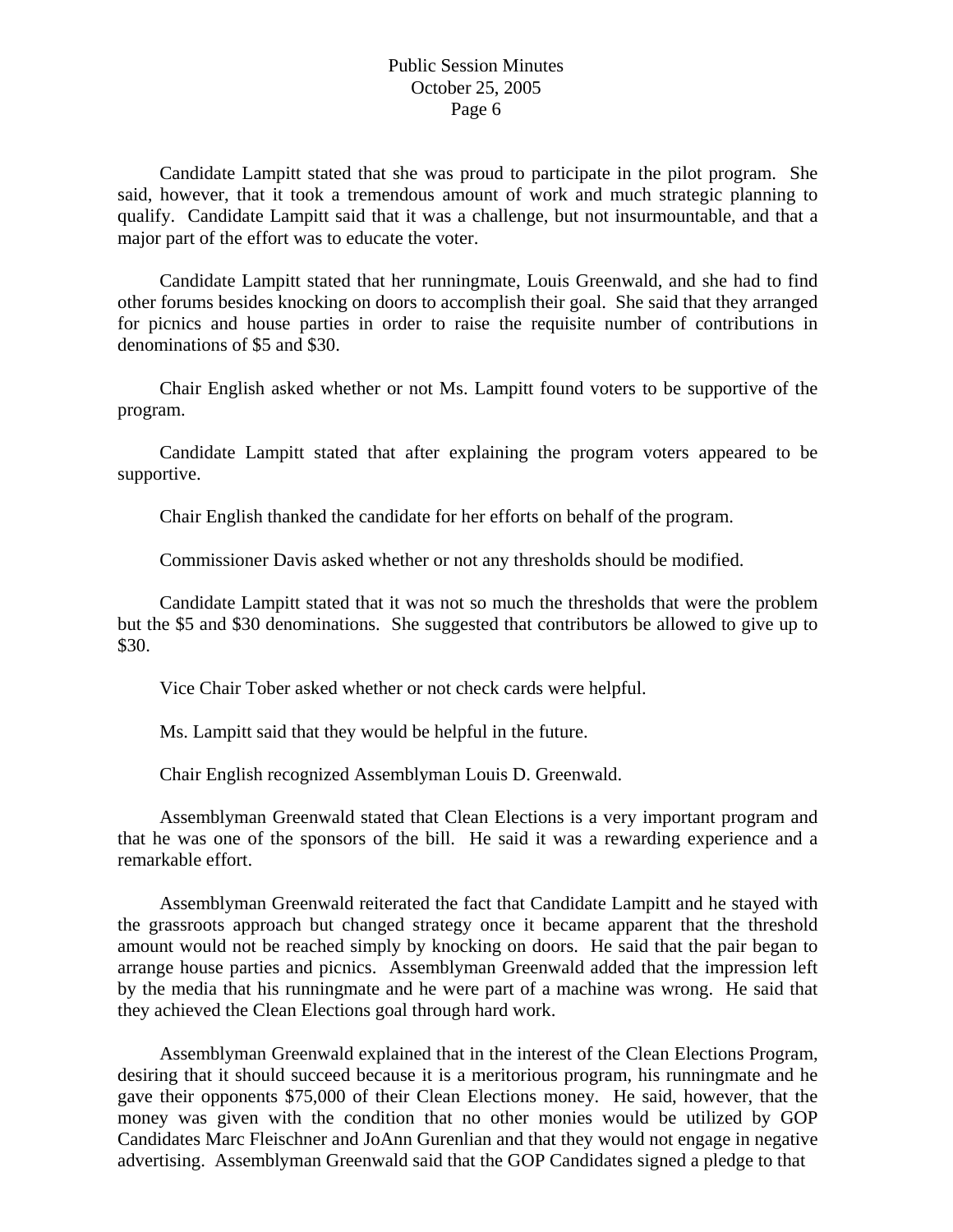effect. Assemblyman Greenwald added that only one day after signing the pledge the Republicans distributed a flier, "paid for by the Camden County Republican Committee," that was highly negative and critical of Ms. Lampitt and him. Assemblyman Greenwald said that this was a violation of the pledge, drafted by former Senator William E. Schluter, the chairman of the New Jersey Citizens' Clean Elections Commission, and constituted an inkind contribution as well.

 Assemblyman Greenwald suggested that ELEC needs to send a message that this behavior is unacceptable and a violation of the Clean Elections Program. He said that ELEC needs to issue a penalty to fine the GOP candidates and do it prior to the election.

 Chair English thanked Assemblyman Greenwald for his comments and his interest and participation in the Clean Elections Program. She advised him that ELEC has a process for dealing with allegations of violations and that he could contact staff about the procedures.

 On a motion by Commissioner Davis, seconded by Vice Chair Tober and passed by a vote of 4-0, the Commission accepted the Clean Elections report.

#### 6. 2005 Gubernatorial Public Financing Report

 Director of Public Financing, Amy Davis presented the following report on the Gubernatorial Public Financing program.

#### **2005 Primary Election**

#### **Bret Schundler**

 Director Davis stated that staff review of Candidate Schundler's submissions 9, 10, and 11 determined that Candidate Schundler submitted contributions eligible for match, totaling \$71,689.10. She indicated that on September 9, 2005, public funds totaling \$122,448.70 were deposited into Candidate Schundler's public fund account. She noted that this amount reflects that \$20,929.50 was deducted from the total amount of public funds to adjust for the overpayment on Submission #8 as a result of the percentage certification process.

 Director Davis further stated that Candidate Schundler filed his twelfth matching fund submission on September 20, 2005, and reported \$45,088.00 in net contributions submitted for match. She said that when review of the submission is completed, staff will deposit the public matching funds and will report to the Commission at its next meeting.

#### **Robert Schroeder**

 Director Davis advised the Commission that Candidate Schroeder filed his tenth matching fund submission on August 23, 2005, and reported \$22,280 in net contributions submitted for match. She said staff completed its review and determined that Candidate Schroeder submitted \$16,980 in contributions eligible for match. Public funds in the amount of \$33,960 were deposited into Candidate Schroeder's public fund account on September 9, 2005.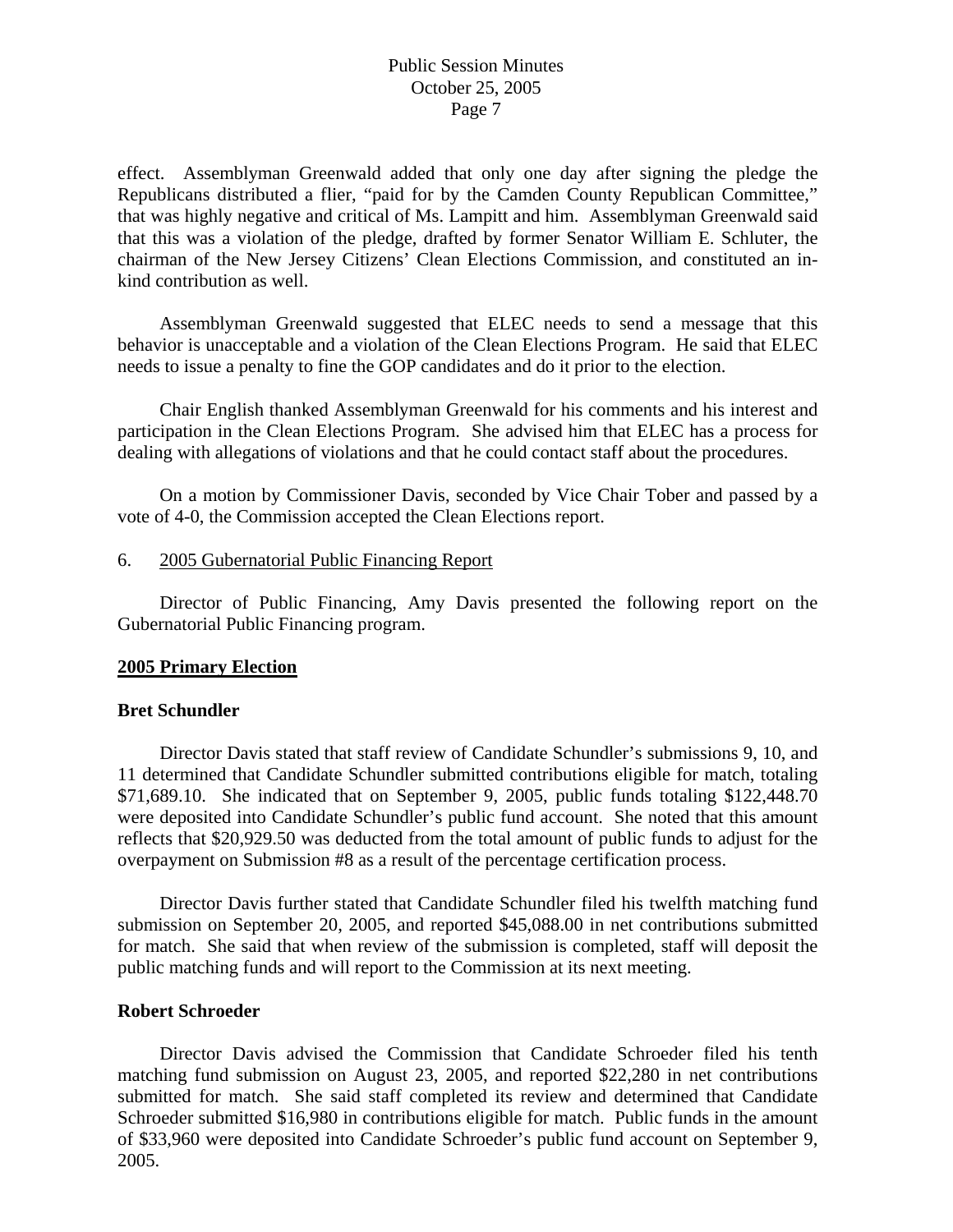#### **Steven Lonegan**

 Director Davis noted that staff review of Candidate Lonegan's submissions 10, 11, and 12 determined that Candidate Lonegan submitted contributions eligible for match, totaling \$32,398.31. She said that on August 25, 2005, public funds totaling \$29,267.14 were deposited into Candidate Lonegan's public fund account for Submission #10, adding that on September 21, 2005, public funds totaling \$35,529.48 were deposited for Submissions #11 and #12.

 Director Davis said that Candidate Lonegan filed his thirteenth matching fund submission on October 18, 2005, and reported \$23,443 in net contributions submitted for match. She said that when review of the submission is completed, staff will deposit the public matching funds and will report to the Commission at its next meeting.

# **2005 General Election**

#### **Hector Castillo**

 According to Director Davis, Candidate Castillo filed his first matching fund submission on September 1, 2005, and reported \$318,450 in net contributions for match. Staff's review of the submission indicated only \$298,450 in contributions were eligible for match an amount less than the \$300,000 qualification threshold to receive public funds. She said that as a result of the Commission's decision on September 13, 2005, that Candidate Castillo is a qualified candidate, public funds totaling \$404,900 were deposited into Candidate Castillo's public funds account on September 21, 2005.

 On a motion by Commissioner Davis, seconded by Vice Chair Tober and passed by a vote of 4-0, the Commission accepted the Public Financing report.

#### 7. Public Comment

Chair English recognized Salvatore J. Siciliano.

 Mr. Siciliano stated that he helped with the Clean Elections Program and that he was very much in support of it. He said that he feels that the program gets special interests out of the process and allows candidates to focus on the issues. Mr. Siciliano indicated that he collected money for the program but not for any specific candidates. He said he collected the small donations for both the GOP and Democratic candidates and knows them all personally. Mr. Siciliano said, however, that he felt betrayed by the literature distributed by the GOP candidates. He said New Jersey has a chance to do something positive and be a model for the nation. He urged the Commission to take action with regard to the activities of the Republican candidates who received Clean Elections money.

Chair English thanked Mr. Siciliano for his interest and concern for the program.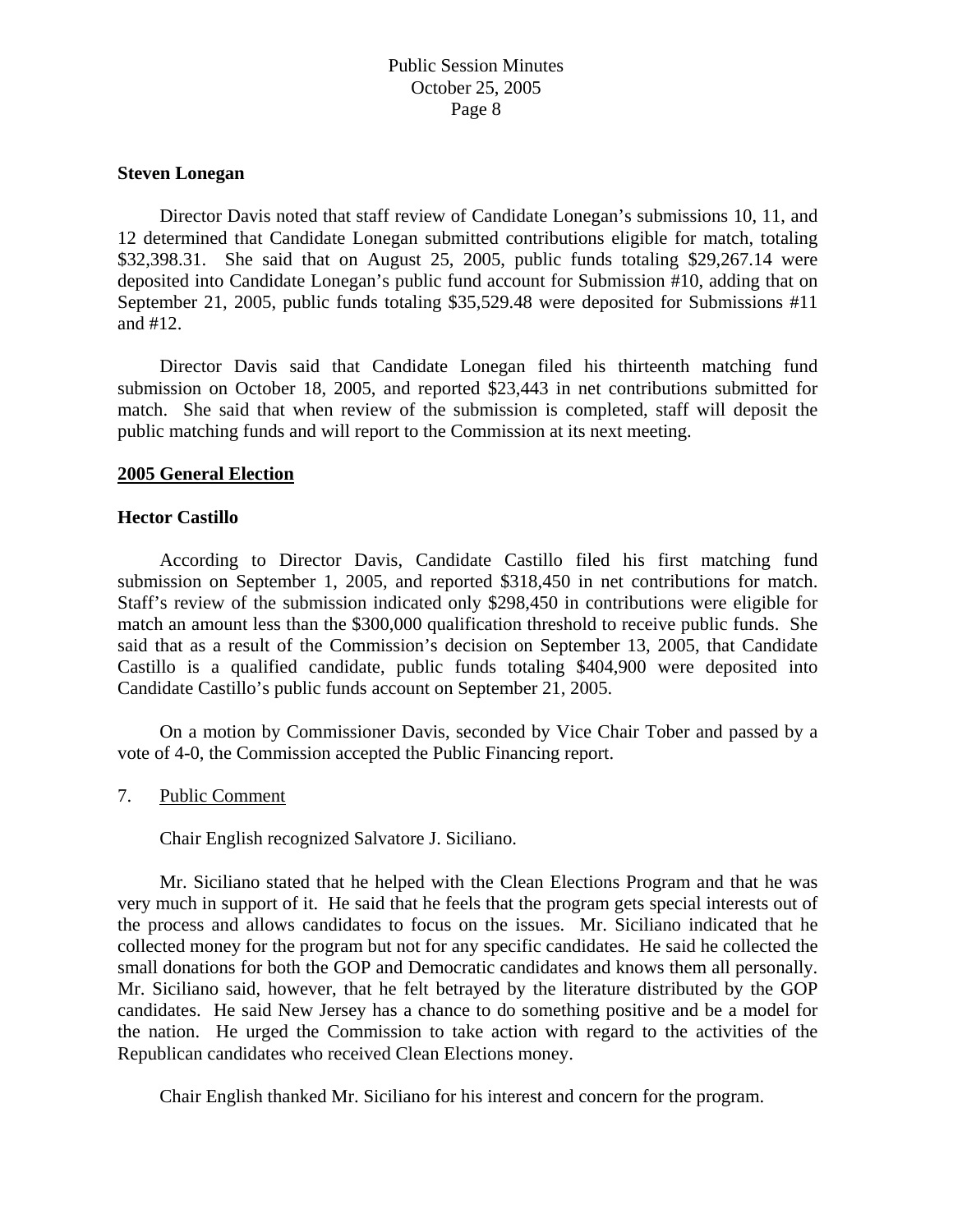Chair English recognized Mr. Louis M. Stefanelli, Treasurer of the Pawlowski for Governor campaign.

 Mr. Stefanelli complained about the lack of cooperation from New Jersey Network (NJN), stating that the station did not fulfill the requirements of the debate as set forth in its application. Mr. Stefanelli urged the Commission to require NJN to hold another debate with all of the candidates, including the major party candidates.

 Chair English asked about the Court proceeding vis-à-vis the non-ELEC sponsored debate and the independent candidates.

 Mr. Matthew Prusik, Counsel to Candidate Pawlowski, explained the candidate's position in that case brought against NJN by Candidate Pawlowski. He said that Candidate Pawlowski's interests were harmed by not being in the NJN debate with Candidates Forrester and Corzine. He said, however, that the Court found no irreparable harm because there were other debates in which all candidates would be involved.

 Mr. Prusik stated that NJN is totally uncooperative and that this situation is a case that cried out for regulatory action against NJN. He said NJN is flouting the Commission's authority.

 Commissioner Burstein asked what Mr. Prusik would have the Commission do beyond expressing disappointment in NJN? Are you suggesting that we mandate another debate?

Mr. Prusik responded in the affirmative.

 Commissioner Burstein said that the Commission lacked the authority to take such an action.

 Commissioner Davis stated that at the last meeting, the Commission expressed its disappointment and that the Commission cannot go beyond that.

 Chair English recognized Jay Boucher, Campaign Manager for the Pawlowski campaign, who also expressed his dissatisfaction with the NJN debate.

 Chair English asked Mr. Prusik why he was not back in court. He explained that he was considering litigation and needed a Commission ruling to exhaust his administrative remedies.

# 7. Resolution to go into  $1<sup>st</sup>$  Executive Session

 On a motion by Commissioner Davis, seconded by Commissioner Burstein and passed by a vote of 4-0, the Commission resolved to go into Executive Session to discuss the Pawlowski matter because it involves potential litigation.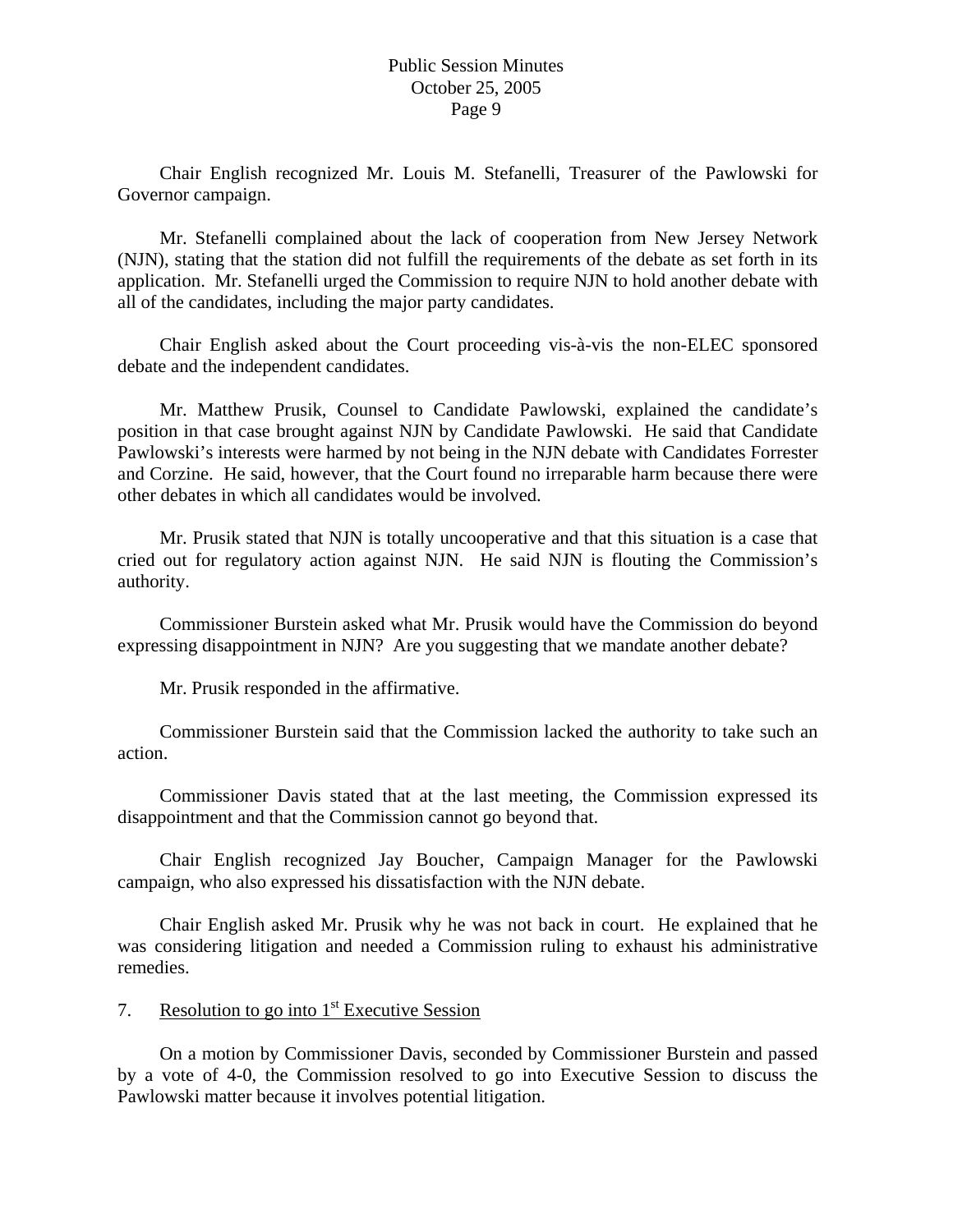#### 8. Return to Public Session

 Chair English addressed Mr. Stefanelli, Mr. Prusik, and Mr. Boucher. She stated that the Commission listened carefully to their application on behalf of Candidate Pawlowski that the Commission modify the gubernatorial debate calendar or require an additional debate before the November  $8<sup>th</sup>$  general election. The Commission considered the statement that they anticipated further litigation, and therefore met in Executive Session to consider its response to their request for a ruling.

 On a motion by Commissioner Burstein, seconded by Commissioner Davis and passed by a vote of 4-0, the Commission moved to adopt the conclusion it reached in Executive Session that the Commission finds no statutory or regulatory basis to grant the request to modify the Commission's debate calendar and provide an additional debate.

 Chair English advised Mr. Stefanelli and Mr. Prusik that their concerns are very important to the Commission and urged them to participate in the postelection hearings on the gubernatorial process. She thanked them for performing an important public service.

 Chair English thanked the representatives of the Pawlowski campaign for their participation and for bringing these matters to the attention of the Commission.

# 9. Resolution to go into  $2<sup>nd</sup>$  Executive Session

 On a motion by Vice Chair Tober, seconded by Commissioner Burstein and passed by a vote of 4-0, the Commission resolved to go into Executive Session to discuss anticipated litigation and the following matters, which will become public as follows:

- A. Final Decision Recommendations in violation proceedings which will not become public. However, the Final Decisions resulting from those recommendations will become public not later than seven business days after mailing to the named respondents.
- B. Investigative Reports of possible violations, which reports will not become public. However, any complaint generated as the result of an Investigative Report will become public not later than seven business days after mailing to the named respondents.
- C. A report on requests from the public for investigations of possible violations, which report will not become public in order to protect the identity of informants and maintain the integrity of investigative procedures and priorities. However, any complaint alleging violations, which complaint may be generated as a result of a request for investigation, will become public not later than seven business days after mailing to the named respondents.